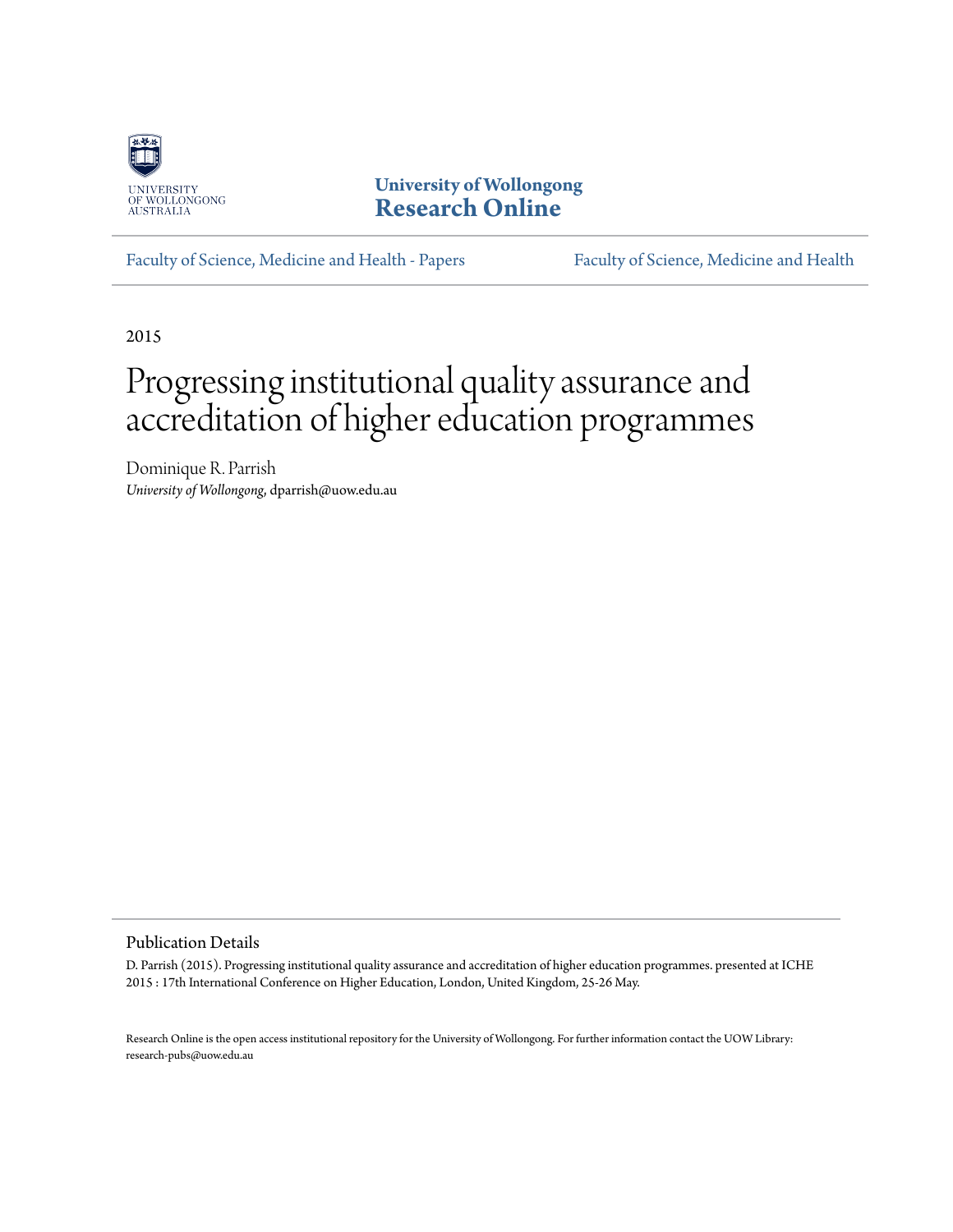## Progressing institutional quality assurance and accreditation of higher education programmes

#### **Abstract**

Abstract of an oral presentation.

#### **Disciplines**

Medicine and Health Sciences | Social and Behavioral Sciences

#### **Publication Details**

D. Parrish (2015). Progressing institutional quality assurance and accreditation of higher education programmes. presented at ICHE 2015 : 17th International Conference on Higher Education, London, United Kingdom, 25-26 May.